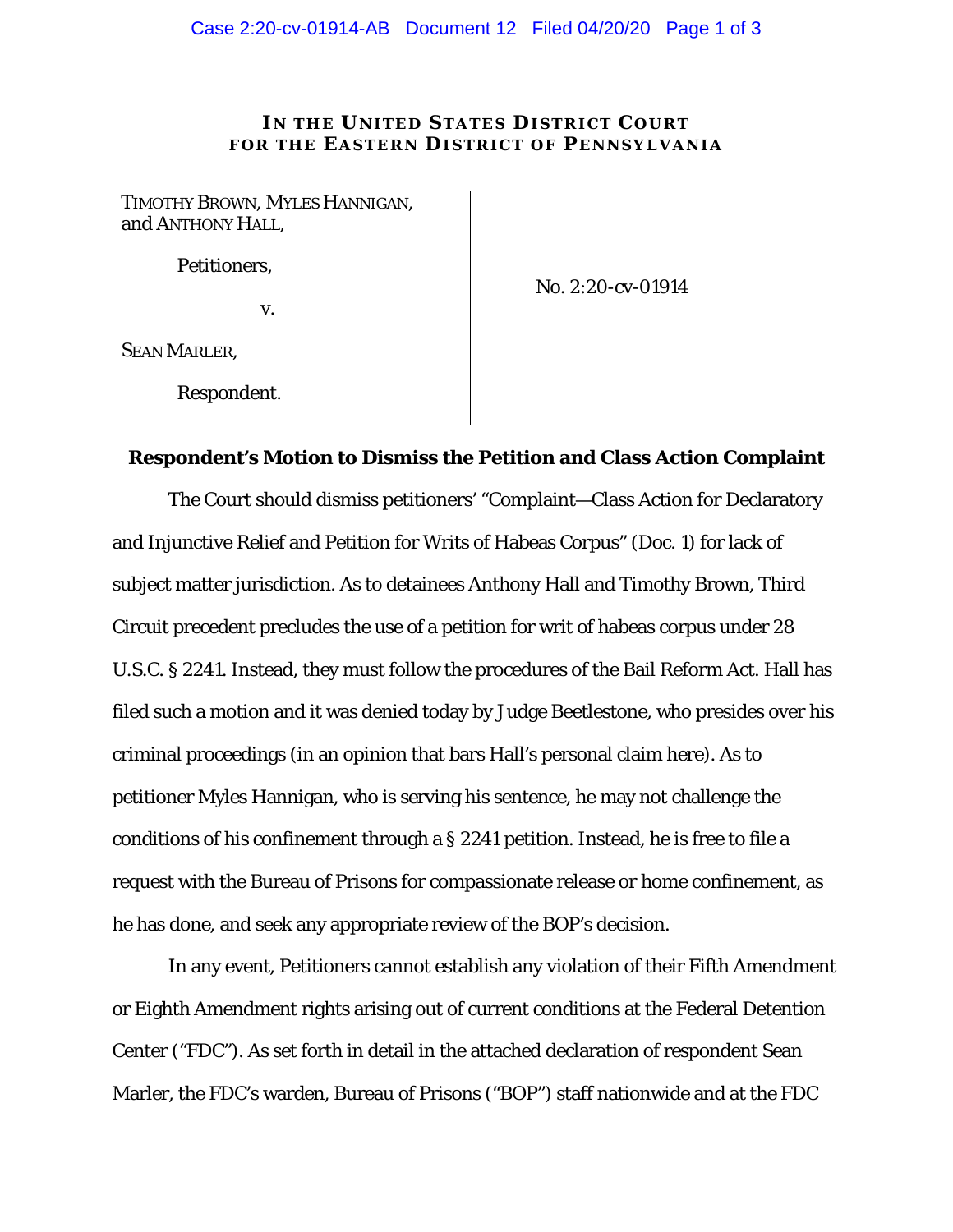## Case 2:20-cv-01914-AB Document 12 Filed 04/20/20 Page 2 of 3

have taken an escalating series of steps to avoid the transmission of COVID-19 into or within the facility. Moreover, BOP case management staff are urgently reviewing all inmates to determine which ones meet the criteria established by the Attorney General for possible home confinement.

Even if petitioners could show that the conditions of their confinement are in any way unconstitutional, the Prison Litigation Reform Act, 18 U.S.C. § 3626 ("PLRA"), expressly precludes any single United States district judge from ordering the release of a prisoner based on prison conditions. The PLRA also narrowly circumscribes the permissible scope of any injunctive relief or ongoing supervision relating to prison conditions, and the relief requested by petitioners is well outside those bounds. Further, the petitioners' allegations of Fifth and Eighth Amendment violations fail to state a claim, nor have petitioners exhausted administrative remedies as required by the PLRA. Accordingly, the complaint must be dismissed, and certainly no discovery should proceed at this time.

Additionally, the Court should strike petitioners' class allegations. The determination of whether to release a pretrial detainee, presentenced detainee, or sentenced inmate to home confinement is uniquely unsuited to class determination, as it requires individualized consideration based on the characteristics of the inmate, his sentence, and the risk to public safety if he is released. Such a class action would be entirely antithetical to criminal law. Petitioners' unique characteristics show that they are not typical or representative of "all current and future pretrial detainees,

2